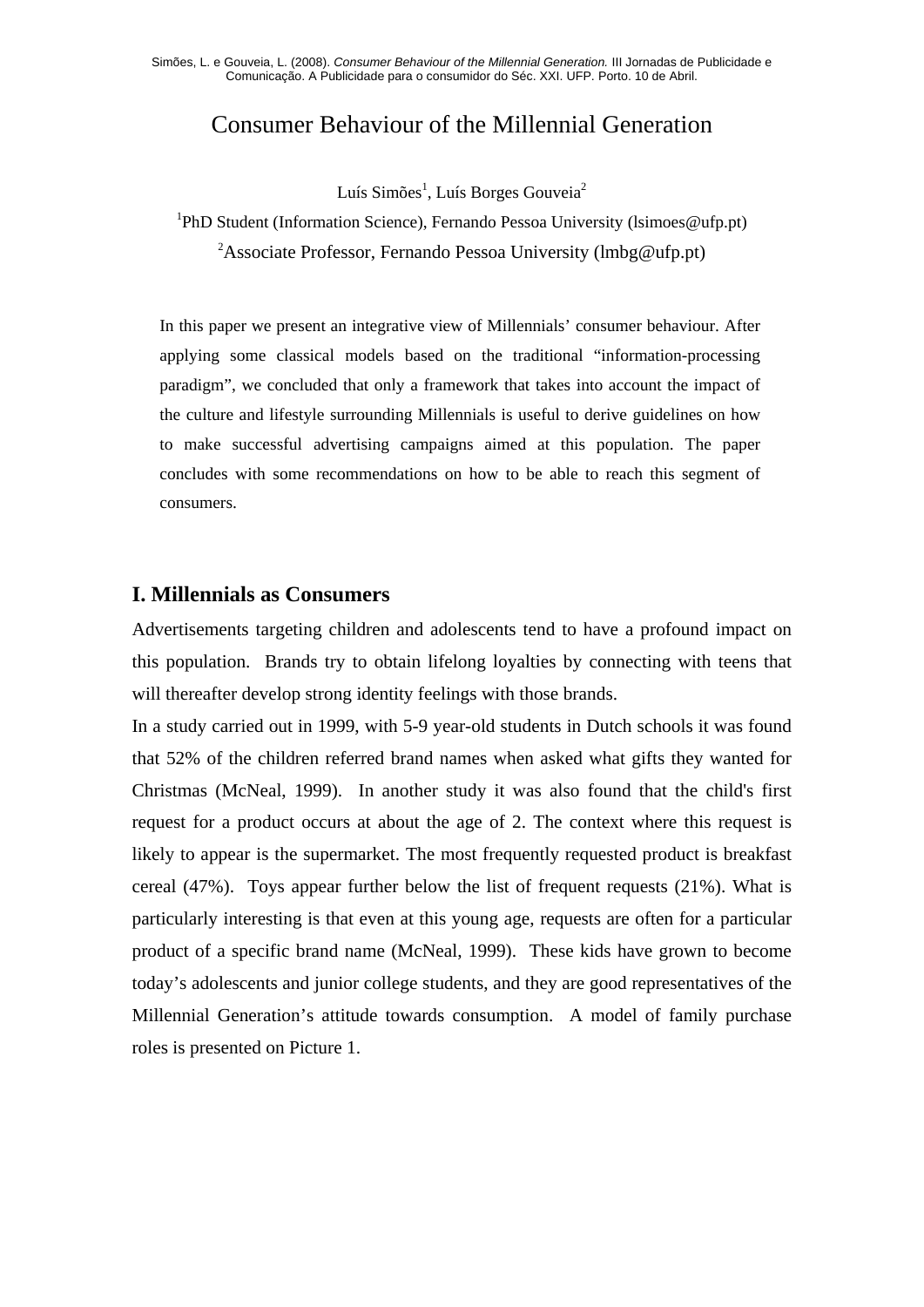

Picture 1. Family roles in the purchase process [Kotler, P., 2000, Marketing management, Millennium edition, U.S.A.: Prentice-Hall, p. 176.]

The "rebel" behaviours and attitudes of adolescents have also become commodities that are captured, and refurbished to them by clever merchandising: the emergence of "radical sports" is a good example of how there is an overlapping between youth culture and the marketed version of that culture (McNeal, 1999).

While the previous generation members ("Generation  $X$ "), are considered overall as very techno-savvy, Millennials have been intertwined with the Internet. The Internet has a profound influence in their views of communication, and they became accustomed to the continuous and instantaneous nature of the Web (Russell, 2002). Having used these technologies since childhood, most of Millennials have become accustomed to depending on their laptops, cell phones, instant messaging, e-mail, the web, and interactive media in almost all aspects of their lives. This life-style influences the patterns of consumption that are typical of this generation, as depicted on Picture 2 and Table 1.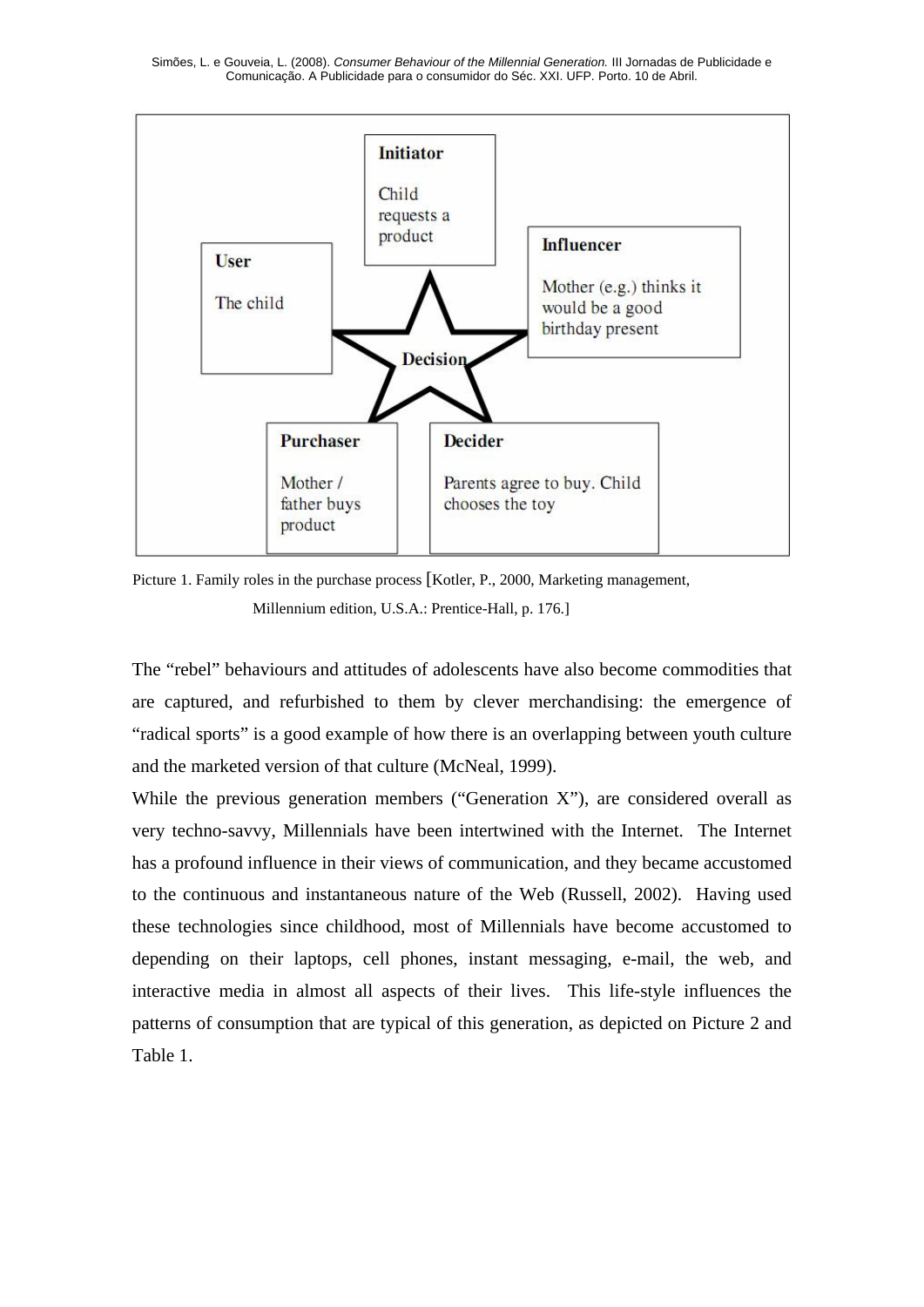

Picture 2. Lifestyle and patterns of consumption. [Hawkins, D.I., Best, R.J., Coney, K.A., 2001, Consumer behavior, 8th edition, New York, U.S.A.: McGraw-Hill, p. 436]

| Table 1. Lifestyle of Millennials, according to McMahon and Pospsil (2005) |  |  |
|----------------------------------------------------------------------------|--|--|
|----------------------------------------------------------------------------|--|--|

| <b>Information</b><br><b>Connectedness</b> | Ubiquitous rapid information access, as an integral part of their lives                                                                            |
|--------------------------------------------|----------------------------------------------------------------------------------------------------------------------------------------------------|
| <b>Multitasking</b>                        | Millennials perceive themselves as having a need of coordinating several<br>aspects of their lives at once                                         |
| <b>Focus on Immediacy</b>                  | This generation manifests a general low tolerance to delays, due to their<br>experiences with fast internet access and powerful personal computers |

## **II. Technology, Lifestyle and the Millennial Generation**

Everyday applications of technology are considered to be commonplace and part of Millennials environment and lifestyle, and only new features or gadgets would be considered to be a "technology" by this group. Prensky (2001) refers to this generation of students as "Digital Natives", since they are native speakers of the "digital language" of computers, the Internet and video games.

In a 2005 study by McMahon and Pospsil, the lifestyle of millennial students was analysed, by monitoring their use of technology in both the university and social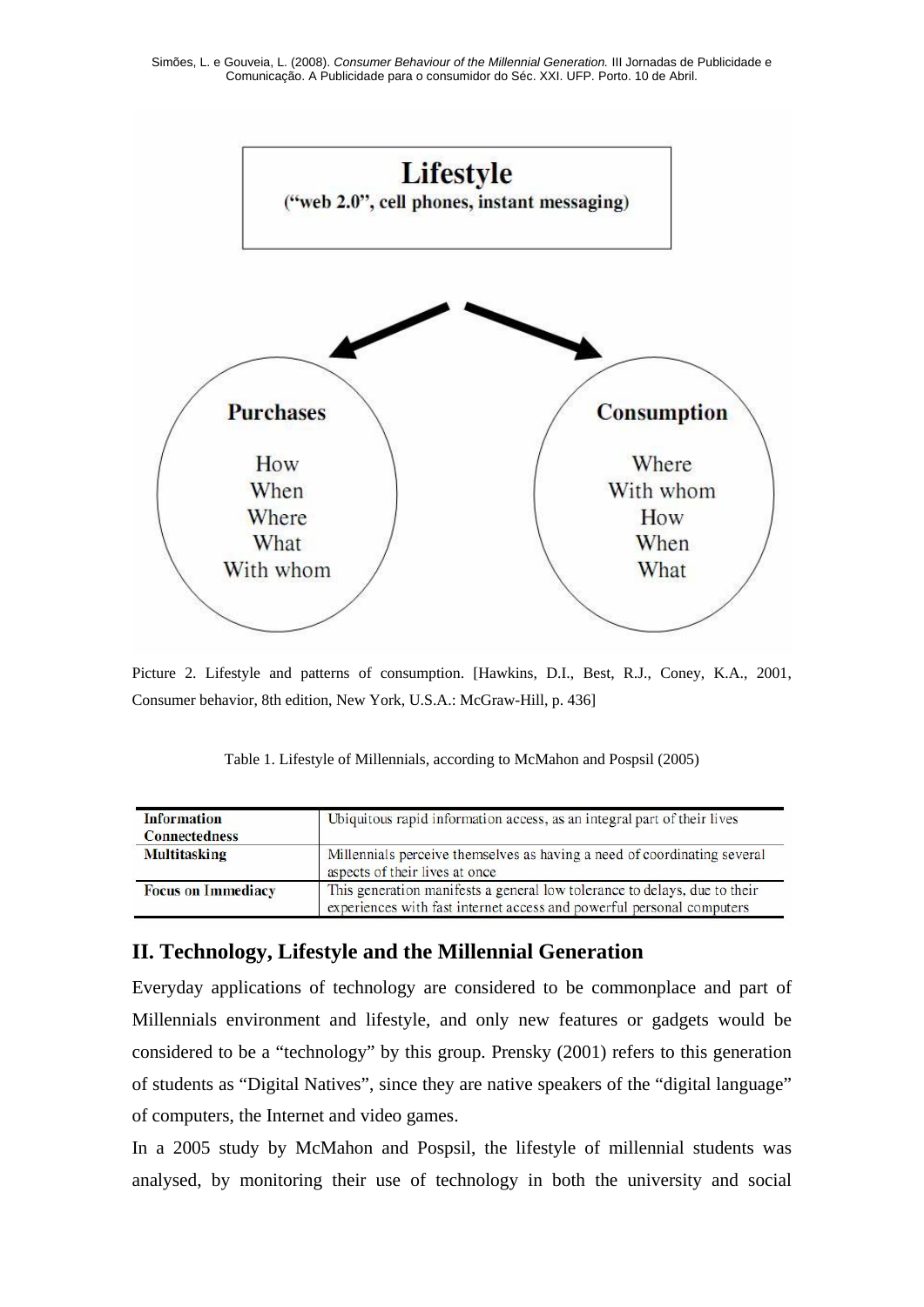settings. The students that participated in this pilot study could be characterised as shown in Table 1.

Millennials have adopted new technologies more than any other generation: about 90% of all Europeans aged 15 to 24 have a mobile phone, compared to 75% for all agegroups Europeans Citizens (Pew Research Centre, 2007).

 The Internet, and particularly the technologies associated with the "Social Web", or "Web 2.0" are part of their social lives. Millennials use new technologies to expand their social networks and to maintain contact with their families and friends. For this generation, multi-tasking is a way of life. They live in a world where choice is abundant, and they are always searching for new opportunities, and desire not to miss anything (Pew Research Centre, 2007).

A simple model of consumer behaviour, proposed by Kotler (2000), is presented in Picture 3. In this model several aspects related to stimuli and consumer decision process are integrated. According to this framework, we can understand the consuming behaviour of Millennials as the result of the interplay between marketing (and other) stimuli, buyer's own characteristics, and the cognitive/affective aspects related to the decision process. Traditional models like this one don't give much attention to the cultural dimension, but culture is a key element to differentiate consumers belonging to different generations.



Picture 3. A theoretical model of buyer behaviour [Kotler, P., 2000, Marketing management, Millennium edition, U.S.A.: Prentice-Hall, p. 161.]

### **III. Cultural and Upbringing Factors of Millennials**

In Picture 4, the role of culture as a mediator between personal, social and institutional dimensions is depicted. What cultural factors are worth to emphasise in order to understand this generation? From Howe and Strauss (2003) seminal PhD work on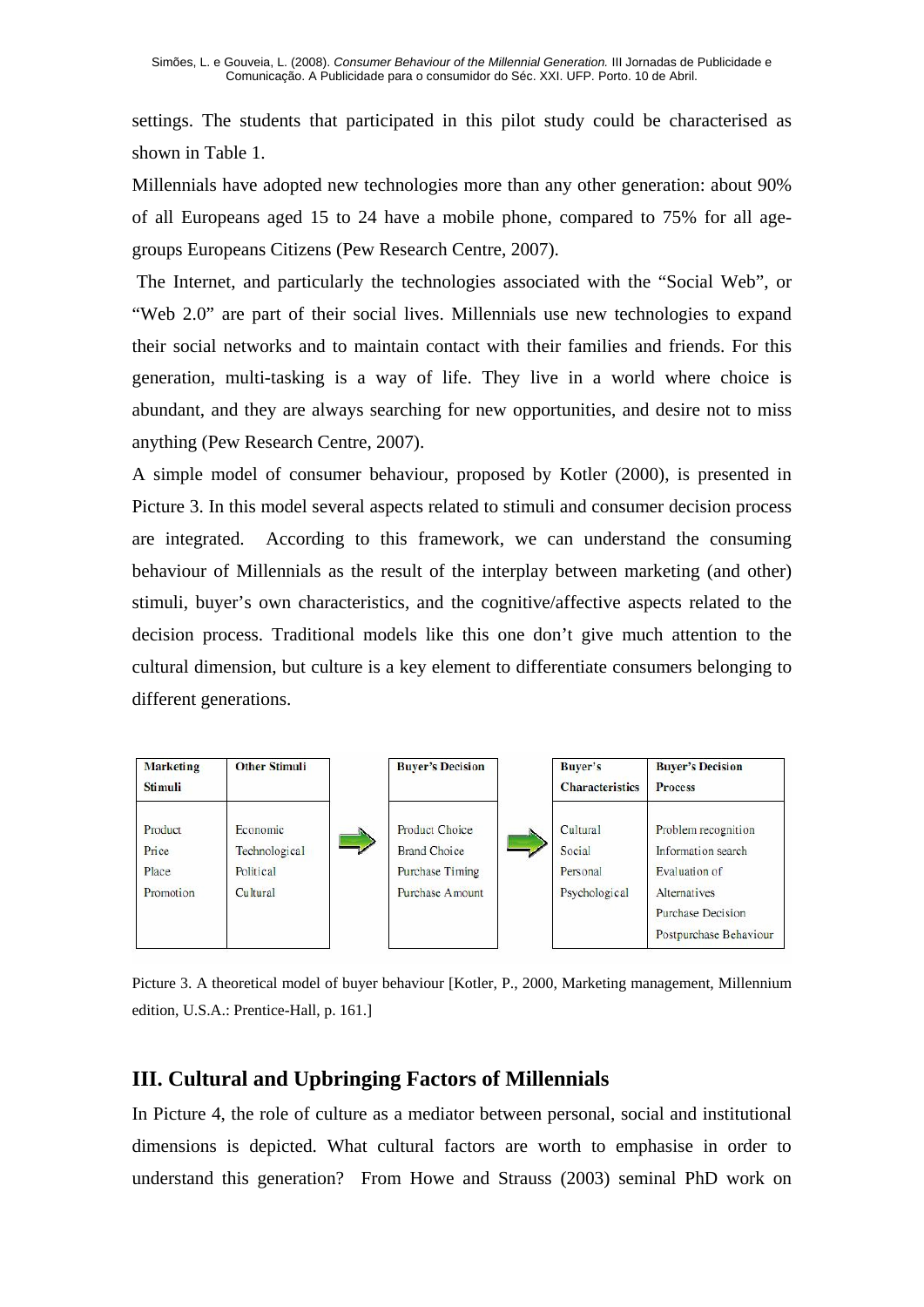generational traits, some psychological characteristics can be predicted from both historical patterns that these authors identified in generations going back several hundred years, until at least 16th Century Europe, and from the verifiable traits associated with the people that are raising them, namely late Boomers (born 1946-1964) and early Generation X (born 1965-1980). According to Howe and Strauss (2003):

- 1) Millennials were protected by their parents (and Society as a whole), from the problems that the previous generations encountered. There never was a generation more protected, from TV signs to parental control, through "Baby on Board" on cars, special seats and regulations addressing child safety and welfare.
- 2) This generation is found to be more civic-minded, and team oriented, easily engaging in activities with their peers (somewhat contrary to the "Army of One" philosophy of previous Generation X).
- 3) It is expected that Millennials will bring a new emphasis on courtesy in social relations. This can have a huge impact on how people interact online, and on what is considered to be acceptable behaviour in the Internet (and other media).
- 4) Class, arising from wealth, is predicted, by these authors, to rise above gender or race as a differentiation factor in group formation.
- 5) Millennials are expected to start reverse the tendency to late marriage and later childbirth.
- 6) Young workers will demand that employers adjust to their needs and characteristics.
- 7) They will not be prone to sacrifice family for career.
- 8) Millennials generally want to live a less stressful life.
- 9) Older employees will question their creativity, although Millennials skills, confidence and team-oriented spirit will be admired in the workplace.
- 10) Technology will be used as a mean of social homogenization, instead of a way of individual differentiation. The main goal of technology is to reach others, in order to communicate with other people.
- 11) Generation X was best addressed by niche brands, but big brands are expected to return to the youth marker, since broader scoped brands are more prone to be accepted by Millennials than they were by their older counterparts.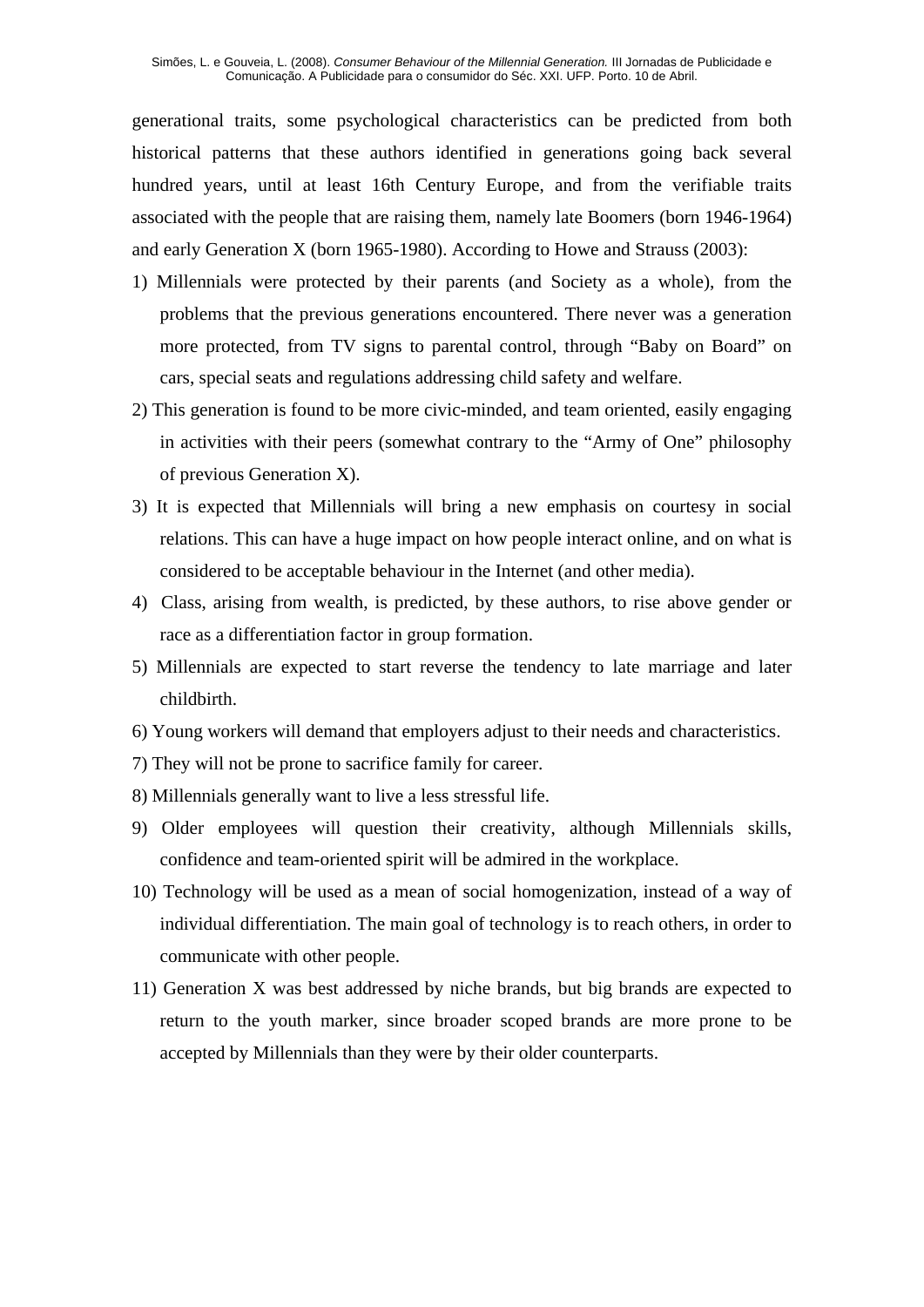Simões, L. e Gouveia, L. (2008). *Consumer Behaviour of the Millennial Generation.* III Jornadas de Publicidade e Comunicação. A Publicidade para o consumidor do Séc. XXI. UFP. Porto. 10 de Abril.



Picture 4. Culture as a core mediator in the interplay between personal, institutional and social dimensions. [Adapted from Brassington, F., Pettitt, S., 1997, Principles of Marketing, Great Britain: Pitman Publishing, p. 111]

#### **IV. Conclusion and recommendations**

Independently of whether one agrees with "generational traits" theories like the one presented by Howe and Strauss (2003), it is nevertheless interesting to verify that the description these authors give from Millennials allows to understand some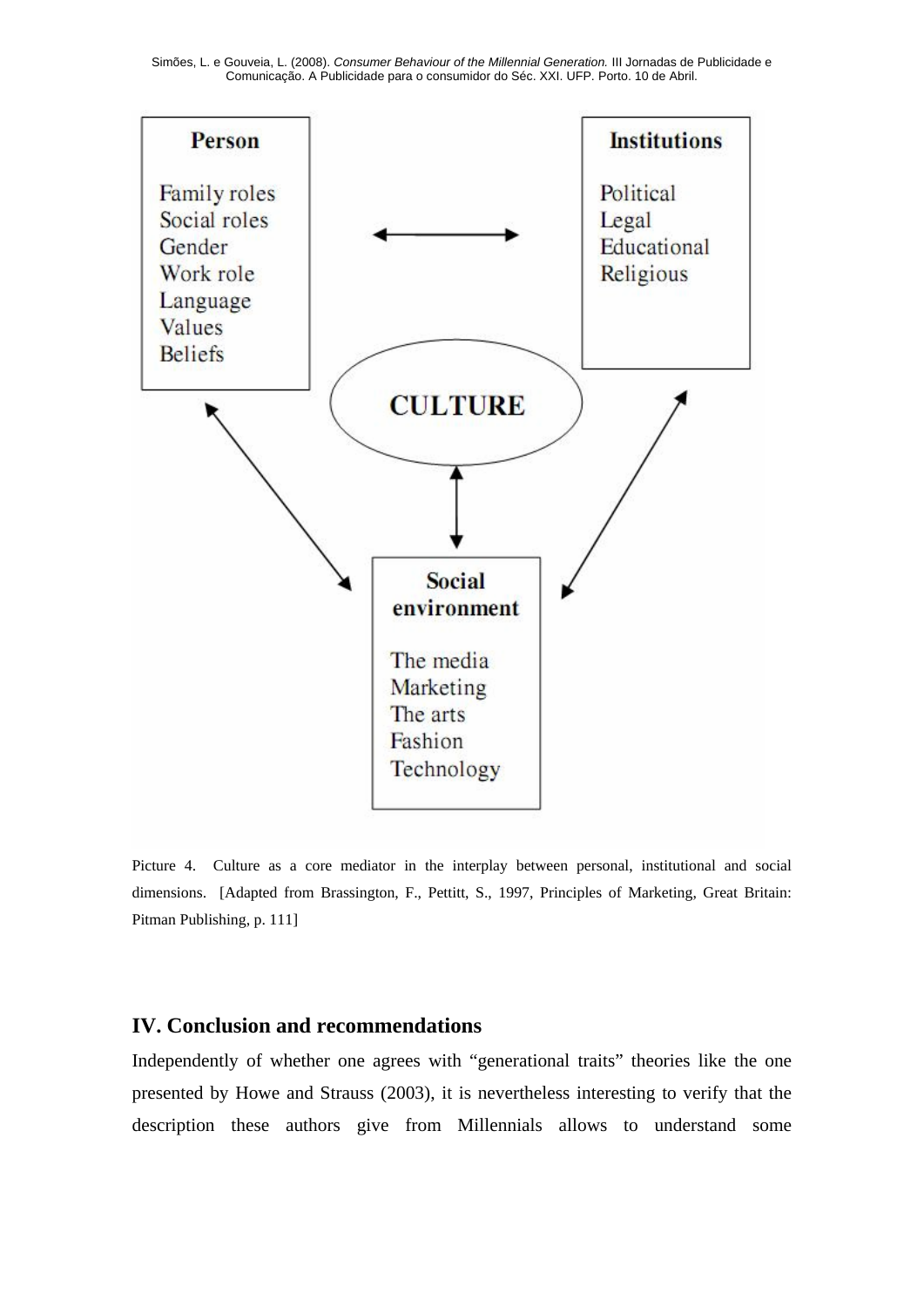recommendations that are being made from market researchers to advertisers that want to target this population.

In order to conclude this paper with some useful information that is based on the theories and ideas exposed so far, we will present the recommendations of two respected entities (HarrisInteractive, Inc, 2000 and Los Alamos Chamber of Commerce, 2006) on how to reach young audiences. According to the research from these institutions:

- 1) Advertising can take advantage of the spirit of volunteerism typically found in Millennials: campaigns can be built upon the urge that young people manifest in making direct and meaningful connections with the surrounding community.
- 2) Millennials are much more prone to be influenced by peer-to-peer networks than by "push advertising": this generation has grown immersed in advertisements, and use their nearer social references as a guide on what products are really important to them.
- 3) It is important to bring people together: people of this generation have a growing sense that they can spark change, and the power is shifting rapidly from big companies to consumers, "armed" with the new communication technologies.
- 4) Young consumers may not recall successful pitches from the past: instead of trying to reinvent new creative angles, sometimes a tested classic is better (even though the same campaign wouldn't result with their parents, because for them the message has lost its originality).
- 5) Young people must be treated with respect: they appreciate smart and unusual marketing campaigns. They have to see a true benefit of purchasing the product before spending their money.
- 6) Humour tends to work. It's a hard job to make a good funny line, but if it works, it can be a very strong catalyser on a marketing campaign. It's very important, though, that the brand also gets remembered and not just the funny line.
- 7) Although Millennials are described by older people as being rather "conservative", in relation to how those people behaved we they were young, it is very important for an advertiser to understand that just because Millennials question less their parents values than previous generation, that doesn't mean that they are not "rebellious" as consumers: young people seek novelty, and they are less tied to the past. They are also rebellious, but in their unique way.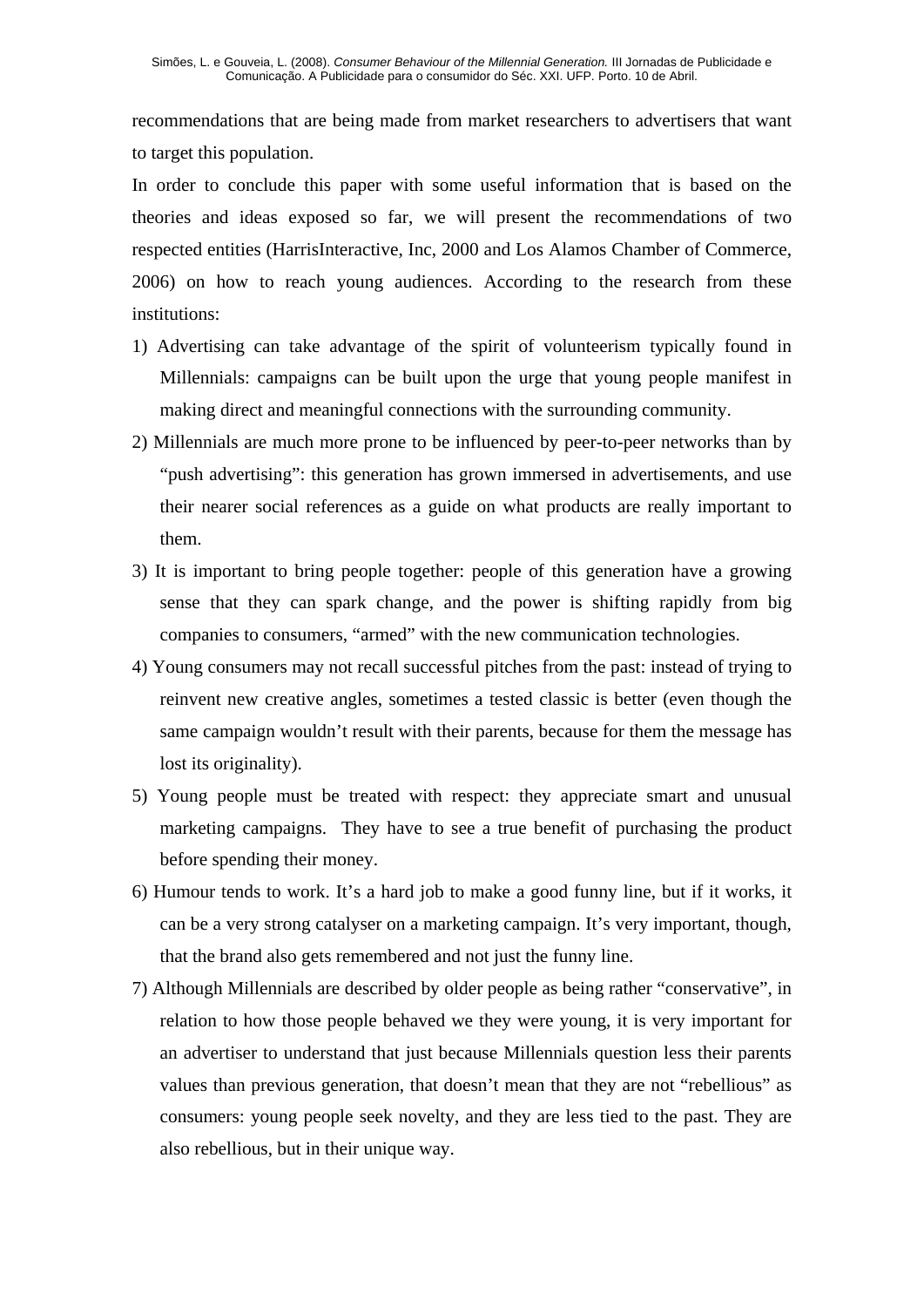## **Bibliography**

- Brassington, F. & Pettitt, S. (1997). *Principles of Marketing*, London: Pitman Publishing
- Harris Interactive (2000). *Understanding Youth: What Works and Doesn't Work When Researching and Marketing to Young Audiences.* [online]. Available at www.harrisinteractive.com/partner/whitepapers/HI\_UnderstandYouth\_WP.pdf [Accessed on 29.12.2007]
- Hawkins, D.I., Best, R.J., Coney, K.A. (2001). *Consumer Behaviour, 8th edition*, New York: McGraw-Hill
- Howe, N., & Strauss, W. (2003). *Millennials Go to College.* Washington, DC: American Association of Collegiate Registrars and Admissions Officers.
- Kasser, T., & Kanner, A.(2004). *Psychology and Consumer Culture: The Struggle for a Good Life in a Materialistic World*. Galesburg: APA
- Kotler, P. (2000). *Marketing management, Millennium edition,* U.S.A.: Prentice-Hall
- Los Alamos Chamber of Commerce (2006). *Business Intelligence Report: 10 Cravings of a New Generation of Consumers.* [online]. Available at www.losalamoschamber.com/lachamber/downloads/uploaded\_files/Documents/L osAlamos-Nov2006BIR.pdf [Accessed on 29.12.2007]
- McMahon, M. & Pospisil, R. (2005). The Role of Ubiquitous Mobile Technology in Supporting the Needs of Millennial Students. Paper presented at Educause Australasia 2005: 'The next wave of collaboration'. Auckland, New Zealand, 5-8 April 2005.
- McNeal, J. (1999). *The Kids Market: Myth and Realities*. Ithaca, NY: Paramount Market Publishing